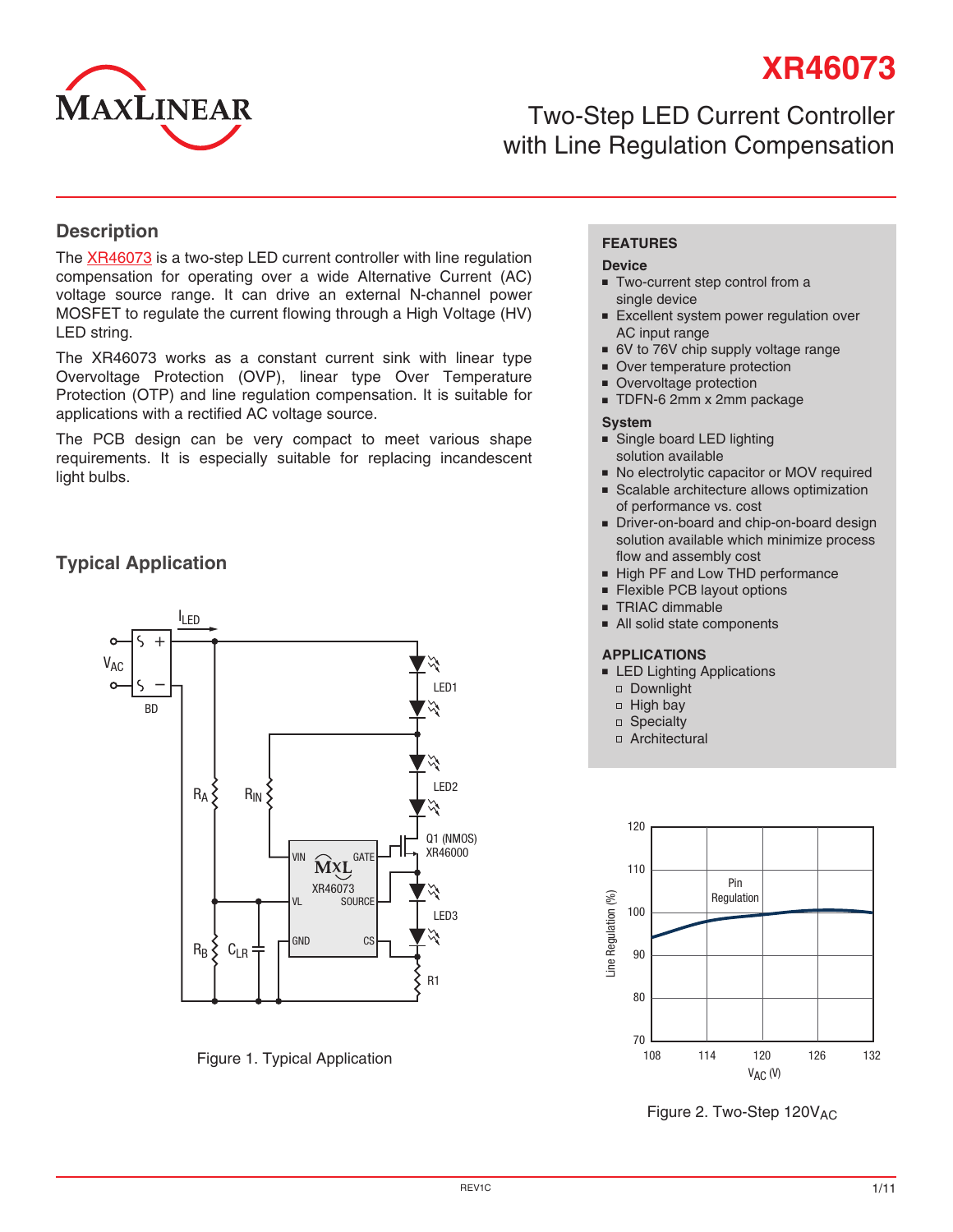### **Absolute Maximum Ratings**

Stresses beyond the limits listed below may cause permanent damage to the device. Exposure to any Absolute Maximum Rating condition for extended periods may affect device reliability and lifetime.

| Maximum operating junction temperature, T <sub>.J</sub> 150°C |  |
|---------------------------------------------------------------|--|
| Operating temperature, T <sub>OPR</sub> -40°C to 85°C         |  |
| Storage temperature range 55°C to 150°C                       |  |
| Lead temperature (soldering, 10 seconds) 260°C                |  |
| <b>ESD Rating</b>                                             |  |
|                                                               |  |
|                                                               |  |

#### **NOTES:**

1. All voltages are with respect to ground. Currents are positive into negative out of the specified terminal.

- 2. All parameters having min/max specifications are guaranteed. Typical values are for reference purpose only.
- 3. Unless otherwise noted, all tests are pulsed tests at the specified temperature, therefore:  $T_J = T_C = T_A$ .

### **Operating Conditions**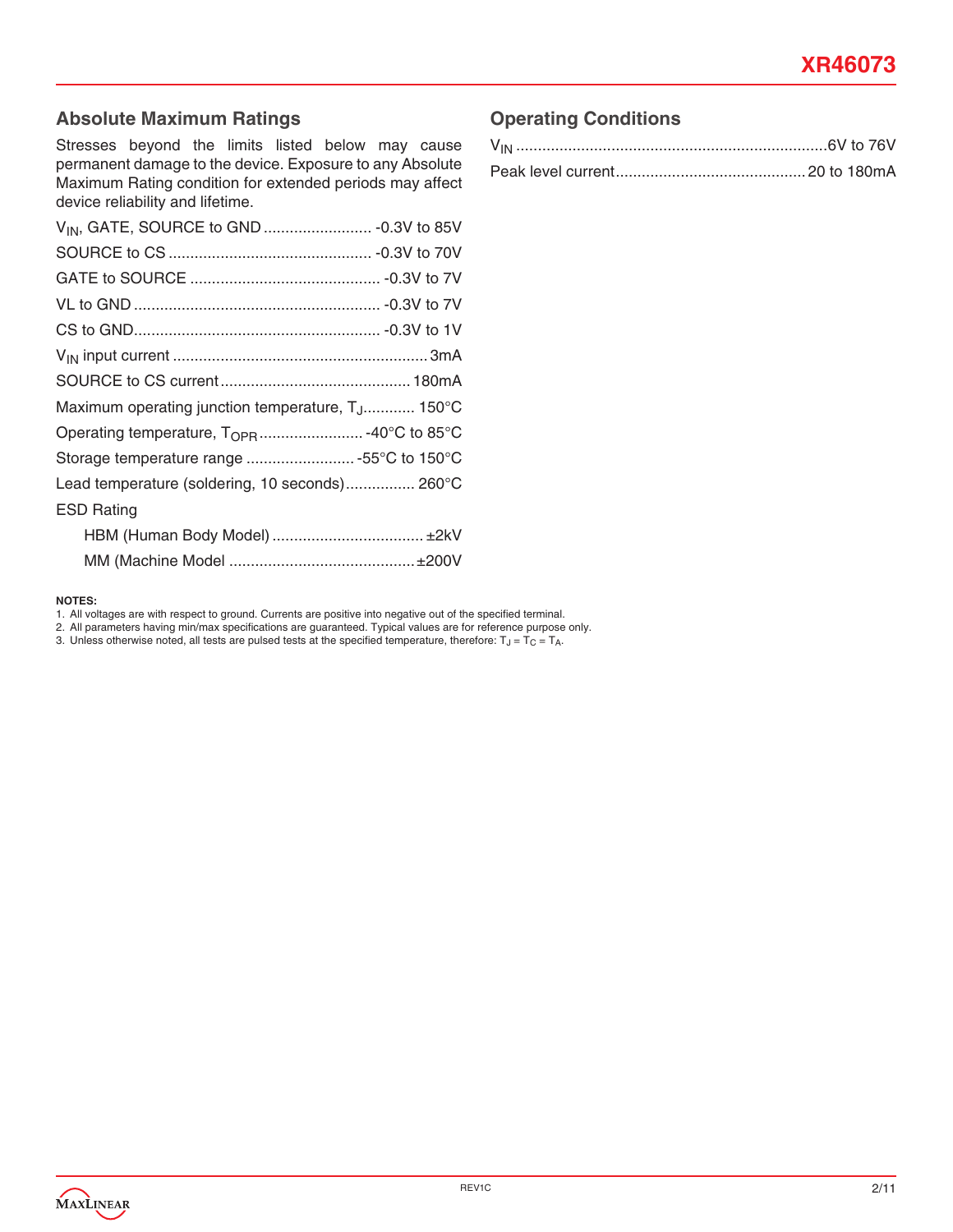### **Electrical Characteristics**

Unless otherwise noted, typical values are at  $T_A = 25^{\circ}$ C.

| Symbol                     | Parameter                                                                  | Conditions                                                                                                                                    | Min | Typ     | <b>Max</b> | <b>Units</b> |
|----------------------------|----------------------------------------------------------------------------|-----------------------------------------------------------------------------------------------------------------------------------------------|-----|---------|------------|--------------|
| $V_{IN,MIN}$               | Minimum V <sub>IN</sub> supply voltage                                     |                                                                                                                                               | 6   |         |            | $\vee$       |
| $I_{IN}$                   | $V_{IN}$ supply current                                                    | $V_{IN}$ = 6V to 73V                                                                                                                          |     | 0.3     |            | mA           |
| V <sub>IN, CLAMP</sub>     | V <sub>IN</sub> overvoltage clamp                                          | When V <sub>IN</sub> >V <sub>IN, CLAMP</sub> , I <sub>IN</sub> will<br>increase to >1mA to clamp<br>V <sub>IN</sub> at V <sub>IN, CLAMP</sub> | 74  | 76      | 80         | $\vee$       |
| $V_{CS}$                   | CS voltage                                                                 | $V_{IN}$ = 15V and 75V, $V_{VL}$ = 1.75V                                                                                                      | 244 | 250     | 256        | mV           |
| $\Delta V_{LR1}$           |                                                                            | $V_{VI}$ = 1.57V to 1.75V                                                                                                                     |     | $-0.28$ |            |              |
| $\Delta V_{LR2}$           | CS voltage line regulation vs. $V_{VI}$ <sup>(1)</sup>                     | $V_{VL} = 1.75V$ to 2.10V                                                                                                                     |     | $-0.24$ |            | mV/mV        |
| $\Delta V_{LR3}$           |                                                                            | $V_{V1}$ = 2.10V to 2.28V                                                                                                                     |     | $-0.3$  |            |              |
| $V_{REF1}/V_{REF0}$        | Reference voltge ratio                                                     |                                                                                                                                               | 86  | 90      | 94         | $\%$         |
| V <sub>CS,CLAMP</sub>      | Maximum V <sub>CS, CLAMP</sub>                                             | VL under voltage protection,<br>$V_{V1}$ < 1.45V                                                                                              | 310 | 323     | 336        | mV           |
| VGATE                      | Gate voltage                                                               | Gate to SOURCE                                                                                                                                |     | 5.4     |            | $\vee$       |
| <b>I</b> SOURCE            | GATE source current <sup>(2)</sup>                                         | $V_{GATE}$ to $V_{SOLRCE} = 3V$                                                                                                               |     | 30      |            | μA           |
| <b>ISINK</b>               | GATE sink current <sup>(2)</sup>                                           | $V_{GATE}$ to $V_{SOLRCE} = 3V$                                                                                                               |     | 500     |            | μA           |
| T <sub>TP</sub>            | Thermal protection trip temperature <sup>(2)</sup>                         | When $T_{\rm J}$ is higher than $T_{\rm TP}$ ,<br>V <sub>CS</sub> decreases linearly                                                          | 135 | 145     |            | $^{\circ}C$  |
| $\Delta V_{CS}/\Delta T_J$ | Thermal protection mode V <sub>CS</sub><br>decreasing slope <sup>(2)</sup> | $T_J > T_{TP}$                                                                                                                                |     | $-1.1$  |            | $\%$ /°C     |

#### **NOTES:**

1. The CS voltage line regulation is defined as:

$$
\Delta V_{LR1} = \frac{\Delta V_{CS}}{\Delta V_{VL}} = \frac{V_{CS(V_{VL} = 1.75V)} - V_{CS(V_{VL} = 1.57V)}}{1.75V - 1.57V}
$$

$$
\Delta V_{LR2} = \frac{\Delta V_{CS}}{\Delta V_{VL}} = \frac{V_{CS(V_{VL} = 2.10V)} - V_{CS(V_{VL} = 1.75V)}}{2.10V - 1.75V}
$$

$$
\Delta V_{LR3} = \frac{\Delta V_{CS}}{\Delta V_{VL}} = \frac{V_{CS(V_{VL} = 2.28V)} - V_{CS(V_{VL} = 2.10V)}}{2.28V - 1.10V}
$$

2. Guaranteed by design, not by production test.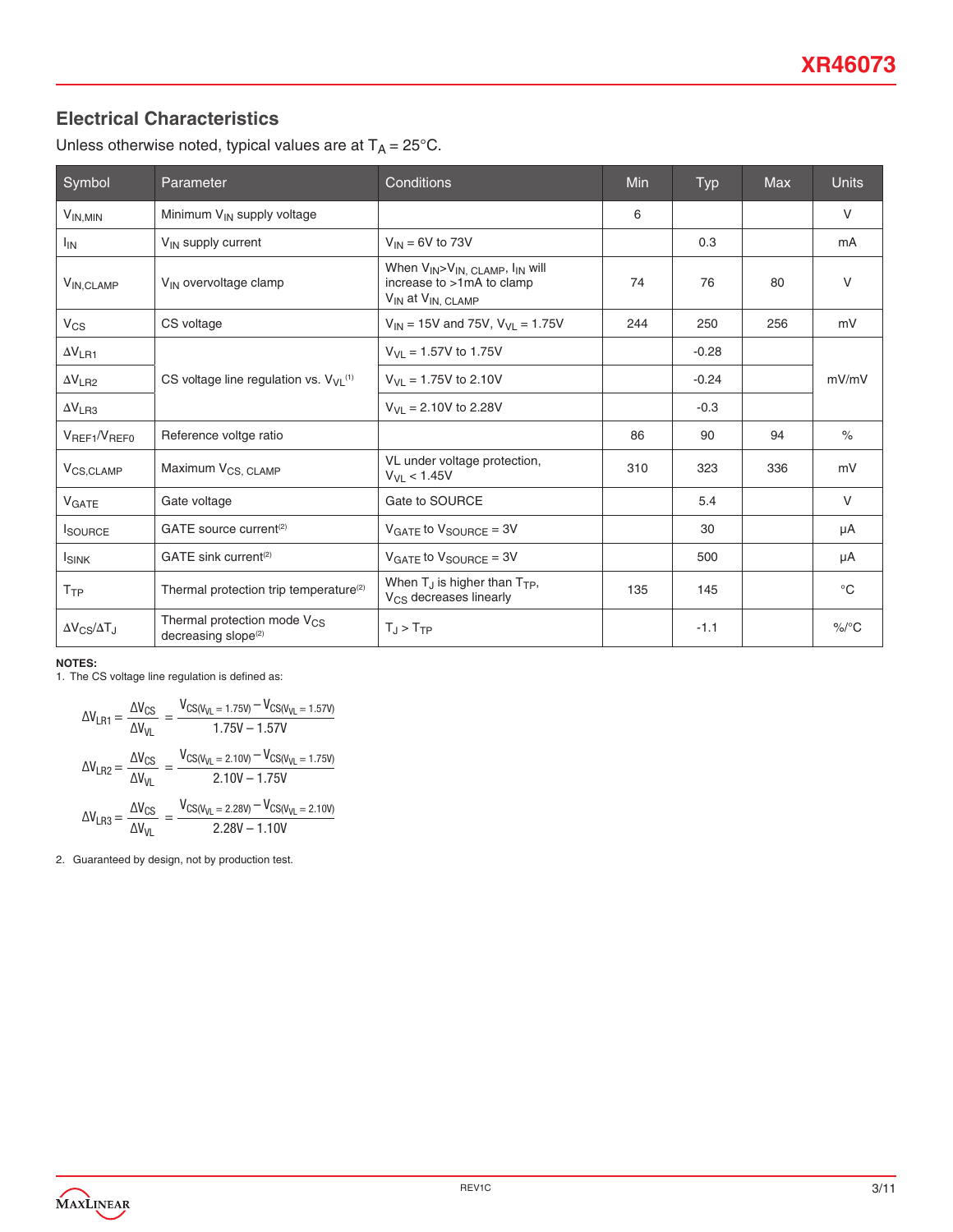## **Pin Configuration**



TDFN-6 2mm x 2mm

### **Pin Functions**

| Pin Number     | Pin Name      | <b>Description</b>                                                                                                                                                                                                                                                             |  |
|----------------|---------------|--------------------------------------------------------------------------------------------------------------------------------------------------------------------------------------------------------------------------------------------------------------------------------|--|
|                | <b>VIN</b>    | Power supply pin.                                                                                                                                                                                                                                                              |  |
| $\overline{2}$ | VL            | Line regulation sense pin. The reference voltage is adjusted according to $V_1$ to provide the line regulation<br>compensation and to provide overvoltage protection.                                                                                                          |  |
| 3              | <b>GND</b>    | Ground pin.                                                                                                                                                                                                                                                                    |  |
| 4              | <b>CS</b>     | Current sense pin. Connect a sense resistor, R <sub>CS</sub> , between this pin and the GND pin. The peak current<br>is set by: $I_{OUT} = \frac{V_{CS}}{P}$                                                                                                                   |  |
| 5              | <b>SOURCE</b> | External HV NMOS source pin. The VF of the LED segment connected between the SOURCE pin and the<br>CS pin should not be higher than 70V.                                                                                                                                       |  |
| 6              | <b>GATE</b>   | External HV NMOS gate driving pin, limited to 5.5V maximum.                                                                                                                                                                                                                    |  |
|                | EP            | Exposed thermal pad (EP) of the chip. Use this pad to enhance the power dissipation capability. The thermal<br>conductivity will be improved if a copper foil on PCB is soldered with the thermal pad. It is recommended to<br>connect the exposed thermal pad to the GND pin. |  |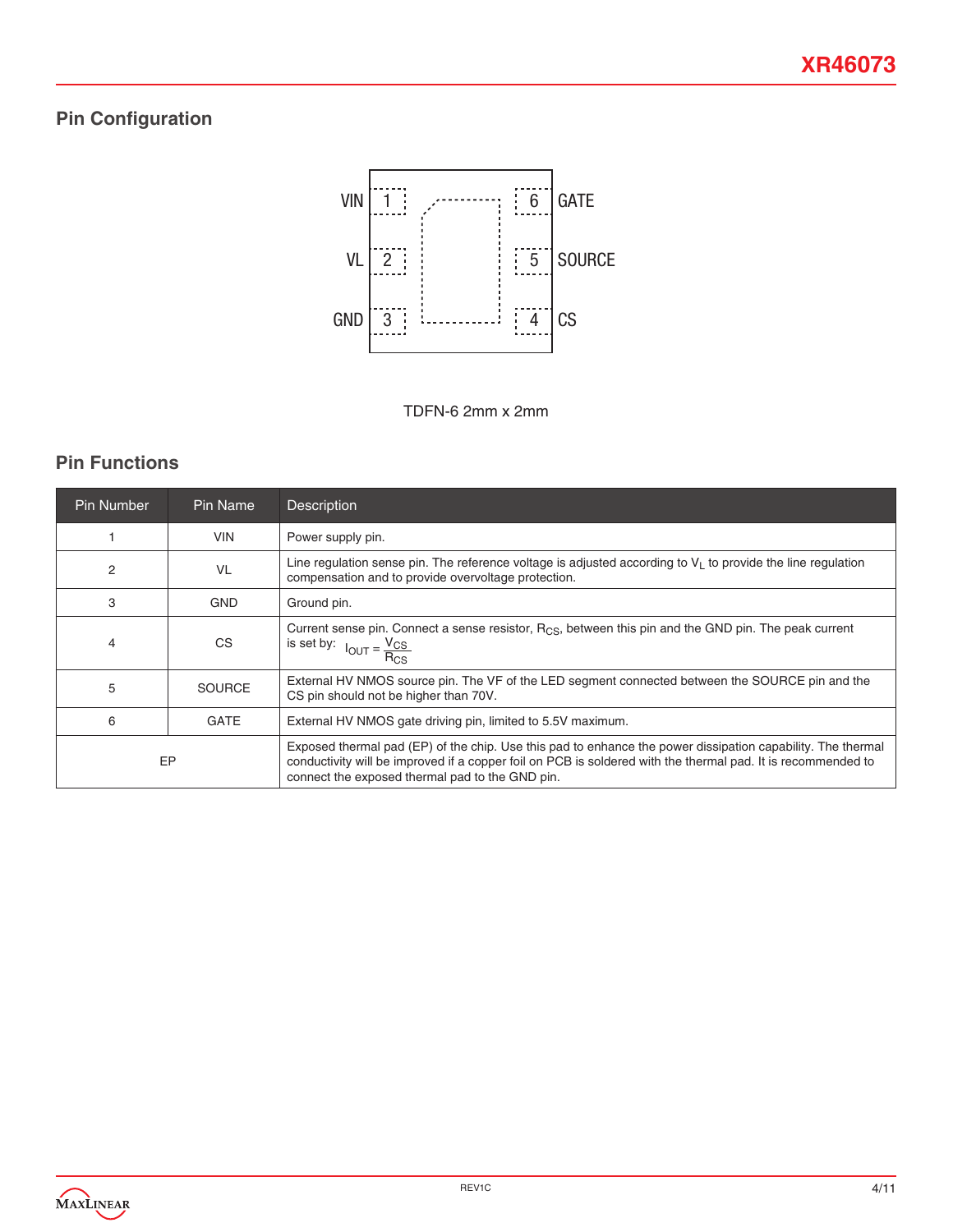### **Typical Performance Characteristics**

For a typical 2-step driving scheme using a single XR46073, the electrical performance is good enough to meet applications where the Power Factor (PF) is higher than 0.92 and the Total Harmonic Distortion (THD) is around 30%. If higher PF or lower THD is required, one more XR46083 or XR46084 can be added to the circuit to make a 3-step driving scheme, as shown below. The 3-step system can provide better electrical performance with PF greater than 0.96 and THD approximately 20%.



Figure 3. Two-Step (PF > 0.92 and THD =  $\sim 30\%$ ) Figure 4. Three-Step (PF > 0.96 and THD =  $\sim 20\%$ )

#### **Functional Block Diagram**



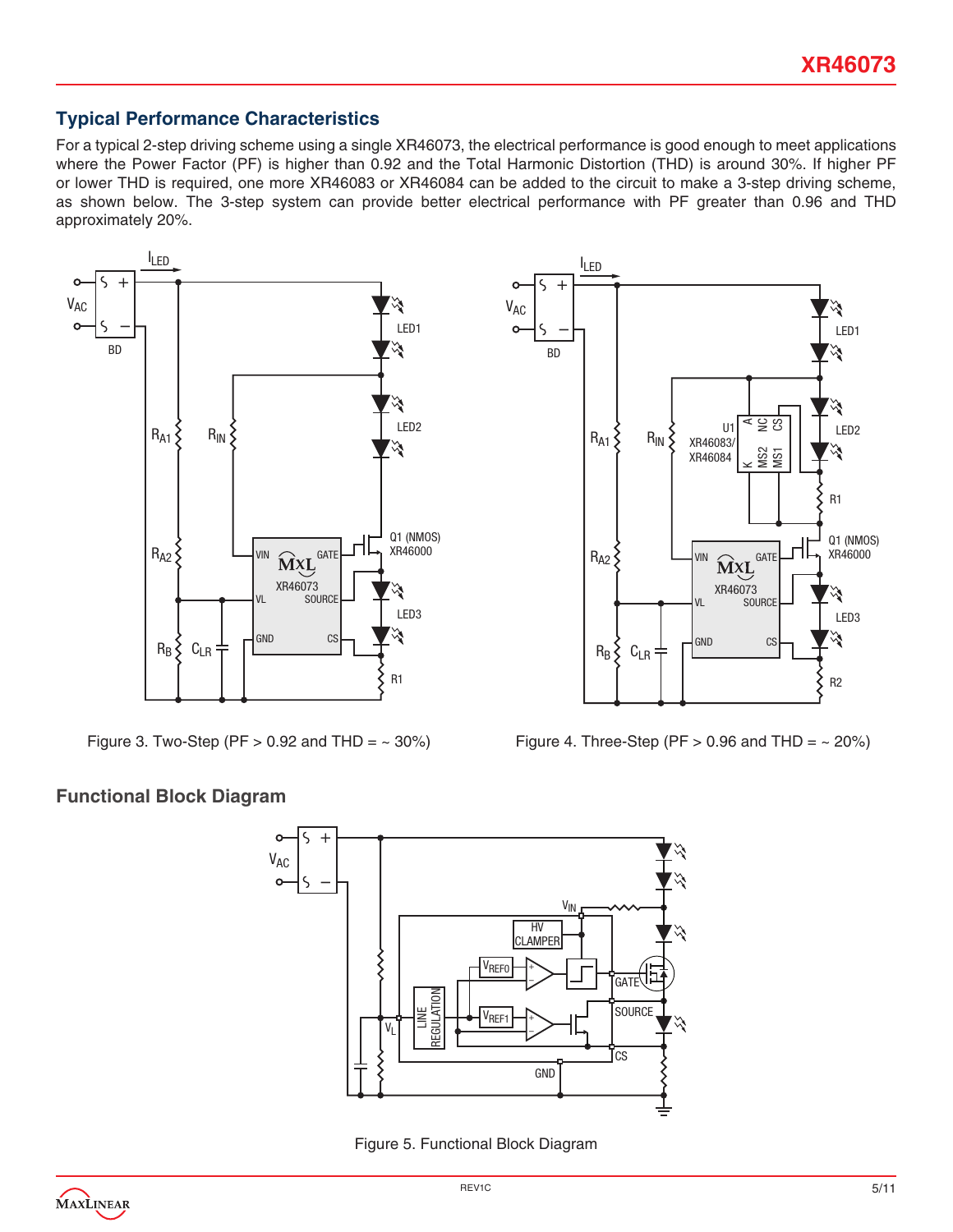### **Applications Information**



Figure 6. PF and THD, 120V<sub>AC</sub>



Figure 7. PF and THD, 230V<sub>AC</sub>







Figure 9. Line Regulation, 230V<sub>AC</sub>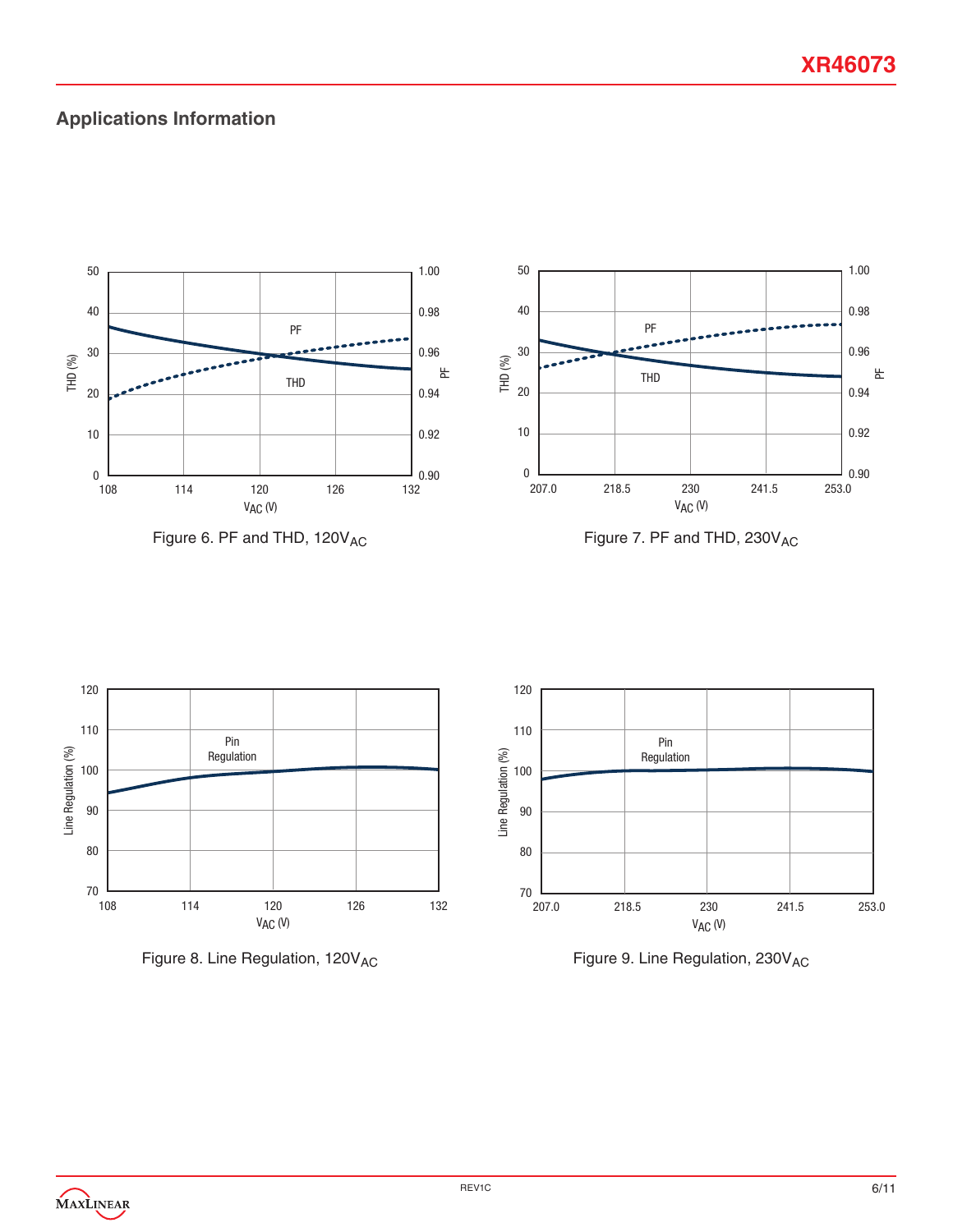### **Applications Information (Continued)**

#### Linear Type Thermal Protection

When the junction temperature T<sub>J</sub> rises to the Thermal Protection Trip Temperature T<sub>TP</sub> (typically 145°C), the current sense voltage  $V_{CS}$  starts to decrease linearly at a slope of -1.1%/°C. The LED driving current decreases proportionally with the  $V_{CS}$  voltage. The system will function normally during the thermal protection mode with the lower driving current but the power dissipation of the XR46073 chip will decrease until thermal equilibrium is reached.



Figure 10. Linear Type Thermal Protection

#### Line Regulation Compensation

When there is variation in line voltage ( $V_{AC}$ ), the power of the lamp will also change if the LED driving current is kept unchanged. In order to provide good line regulation when  $V_{AC}$  varies within a  $\pm 20\%$  range, the average of the rectified V<sub>AC</sub> is sensed by the VL pin to provide compensation in order to attempt to keep the power of lamp at the same level.

The LED driving current is adjusted as the voltage level  $V_{VL}$  at VL pin is changed. Based on the design, the LED driving current will be lower when  $V_{AC}$  is higher than the nominal value, and the LED driving current will be higher when  $V_{AC}$  is lower than the nominal value. The system power can then be maintained at approximately the same level. During power on, the driving current may be slightly higher for a few cycles until steady state is reached.

With the compensation function, the XR46073 provides excellent power line regulation over a ±20% V<sub>AC</sub> variation range, as shown below.



Figure 11. Power Line Regulation, 230VAC ±20%

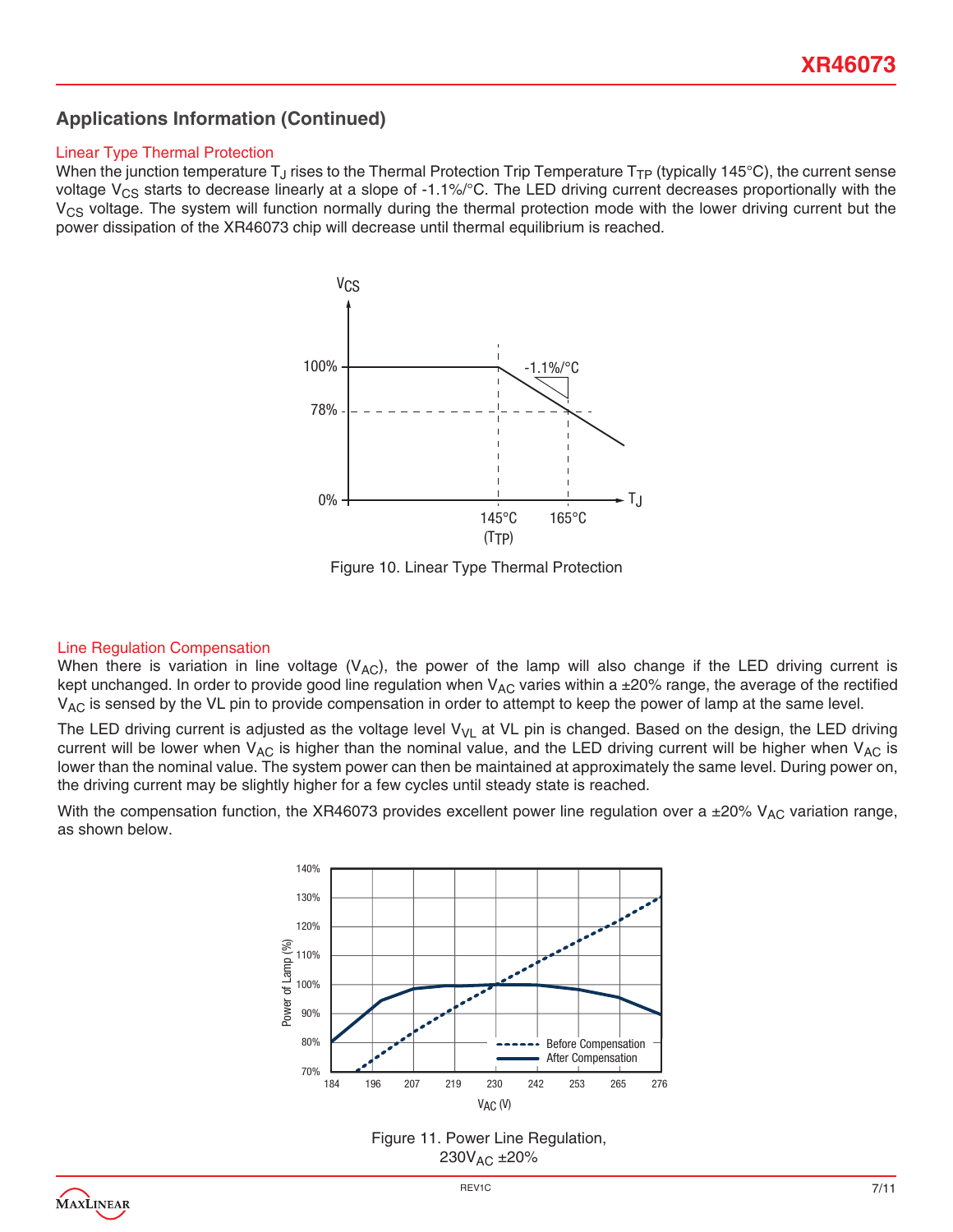### **Applications Information (Continued)**

#### Layout Suggestion

The exposed thermal pad under the chip is used to enhance the power dissipation capability of the DFN package. The thermal conductivity will be improved if a copper foil on the PCB that is soldered to the thermal pad can be as large as possible. It is strongly recommended to connect the GND pin to the exposed thermal pad.

The external HV NMOS is also recommended to be placed close to the XR46073. The pull-high resistors for the VIN pin and the VL pin should be placed close to the chip. In addition, the current sense resistor connected between the CS pin and GND pin should be placed as close as possible to the CS pin and GND pin, as shown below.



Figure 12. Positioning Illustration

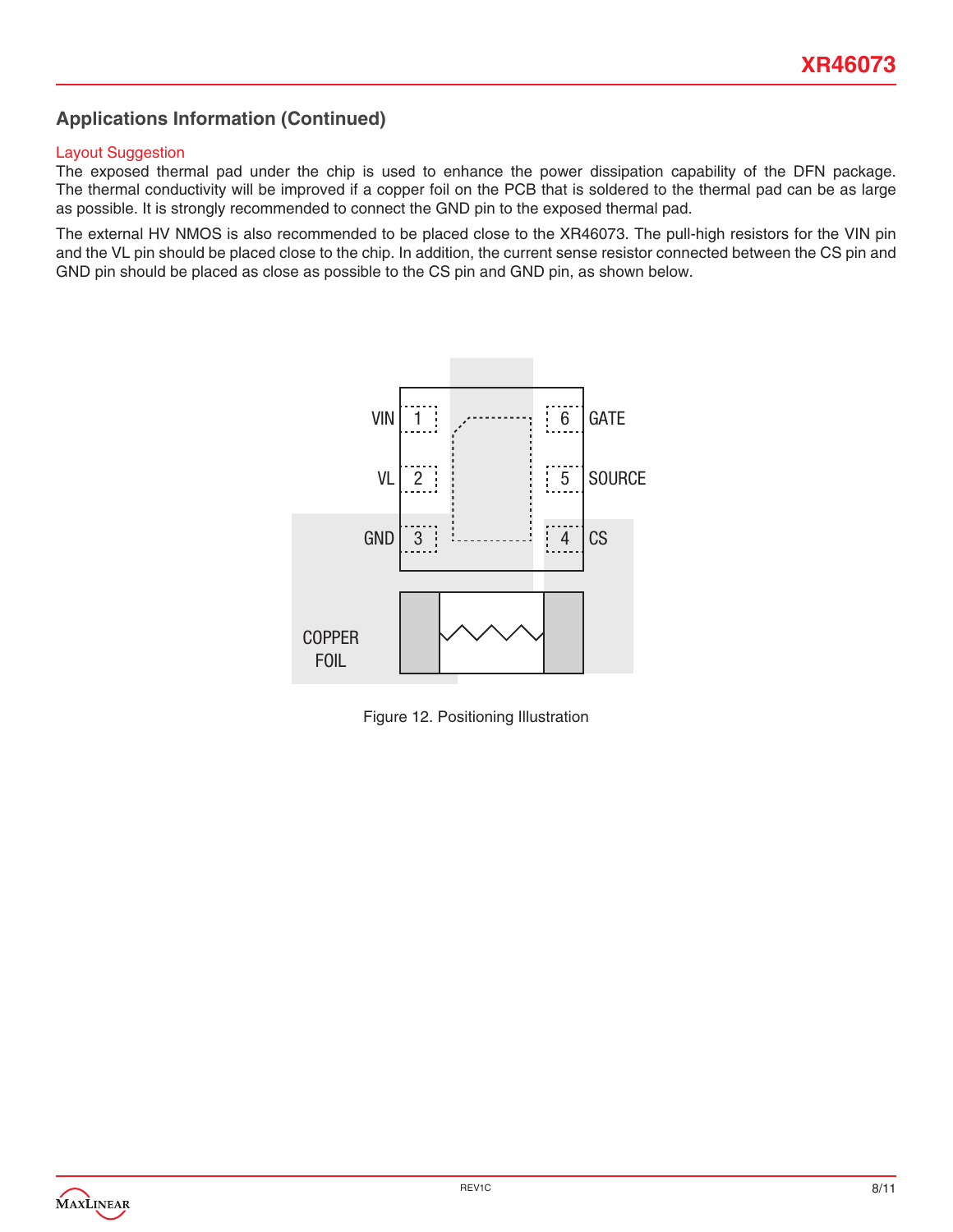### **Mechanical Dimensions**





| <b>DIM</b><br>SYMBOL | <b>MIN</b>    | <b>NOM</b> | MAX   |
|----------------------|---------------|------------|-------|
| А                    | 0.700         | 0.750      | 0.800 |
| A <sub>1</sub>       | 0.000         |            | 0.050 |
| A2                   | 0.203Ref      |            |       |
| h                    | 0.200         | $0.250$    | 0.300 |
| D                    | - BSC<br>2.00 |            |       |
| E                    | 2.00 BSC      |            |       |
| e                    | 0.650 BSC     |            |       |
| D1                   | 0.600         | 0.700      | 0.800 |
| E1                   | 1.100         | 1.200      | 1.300 |
| $\mathsf{I}$         | 0.274         | 0.350      | 0.426 |
| K                    | 0.200         |            |       |
| N                    | 6             |            |       |

#### TERMINAL DETAILS

- ALL DIMENSIONS ARE IN MILLIMETERS, ANGLES ARE IN DEGREES. - DIMENSIONS AND TOLERANCE PER JEDEC MO-229.

> Revision: B Drawing No.: POD-00000072

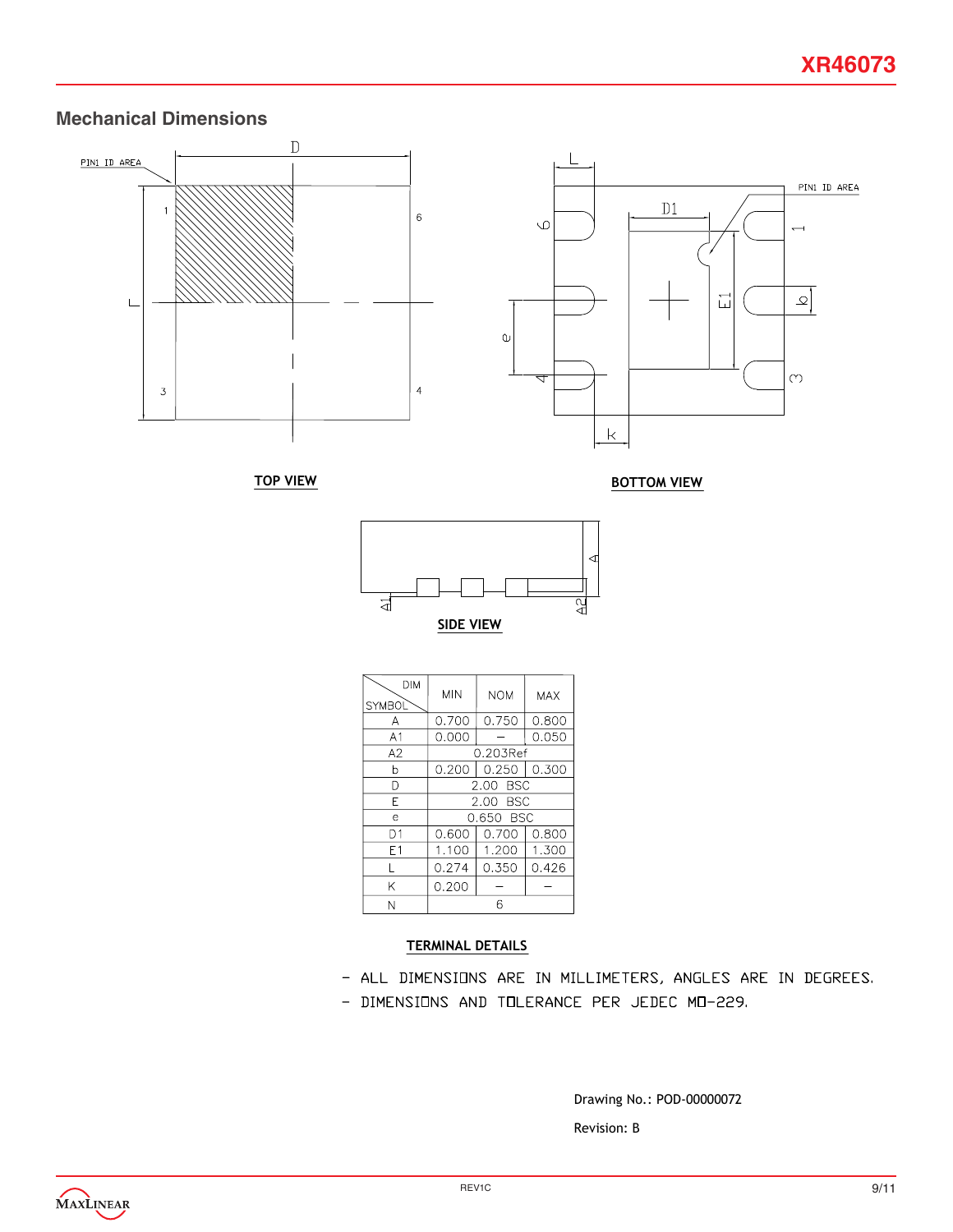### **Recommended Land Pattern and Stencil**



TYPICAL RECOMMENDED LAND PATTERN



TYPICAL RECOMMENDED STENCIL

Revision: B Drawing No.: POD-00000072